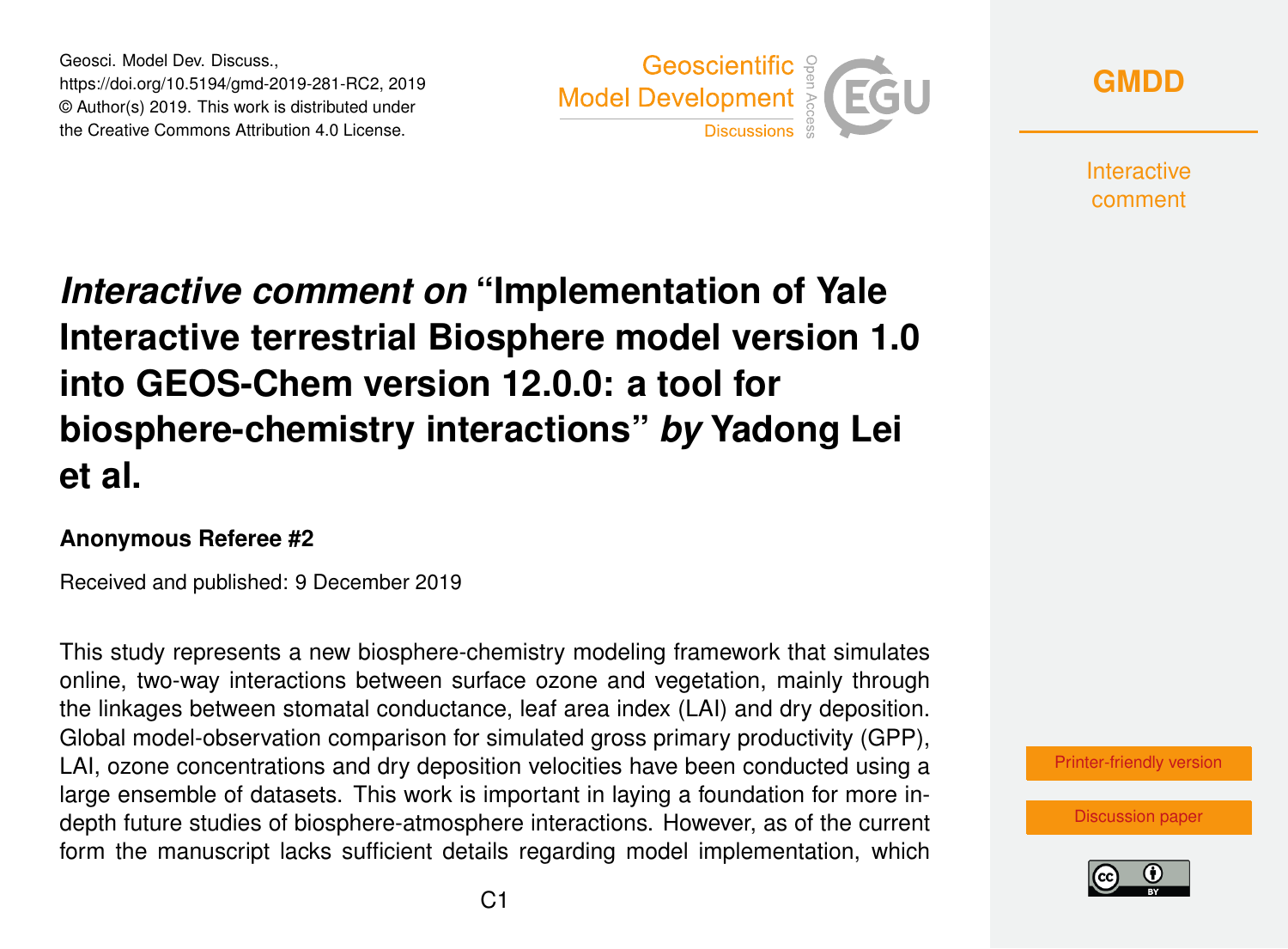I believe is important for a GMD paper. I would recommend the publication of this manuscript should the following model details are included, addressed and discussed.

Specific comments:

P6 L129: I think here and elsewhere, the units for all variables should be included in all the equations listed.

P7 L137: Carbon allocation and LAI simulations are a very important part of the modeling framework, but no details have been given. The schemes/algorithms used for simulating carbon allocation and LAI should be described.

P8 L157: Why is aerodynamic resistance not included in the calculation of ozone fluxes? The ozone simulated by any chemical transport model should be at the lowest model layer, but that should be different enough from the ozone concentration at the canopy top. Please justify. Moreover, shouldn't the ozone flux calculated here for ozone damage be consistent with the dry deposition velocity/flux calculation in GC? The internally inconsistent ways to represent ozone fluxes between GC and YIBs seem to reduce the usefulness of GC-YIBs as a coupling tool.

P8 L168: 4° × 5° appears to be a rather low resolution. While the issue of computational expense is understandable, I recommend the authors to discuss how such a low resolution of simulations may interfere with the accuracy of simulated variables (ozone concentrations, GPP, etc.) as compared with observations.

P10 L210: While the replacement of Olson land-type stomatal resistance with YIBs plant-functional-type (PFT) stomatal resistance is mentioned, could the authors also explain how the conversion of other land-type resistances to YIBs PFT resistances was done? In general, it would be highly useful to explain how Olson land types are matched and mapped with YIBs PFTs. A conversion table in the supplement would really help.

P11 L223: YIBs simulates stomatal conductance first at the leaf level, while GC takes

Interactive comment

[Printer-friendly version](https://www.geosci-model-dev-discuss.net/gmd-2019-281/gmd-2019-281-RC2-print.pdf)

[Discussion paper](https://www.geosci-model-dev-discuss.net/gmd-2019-281)